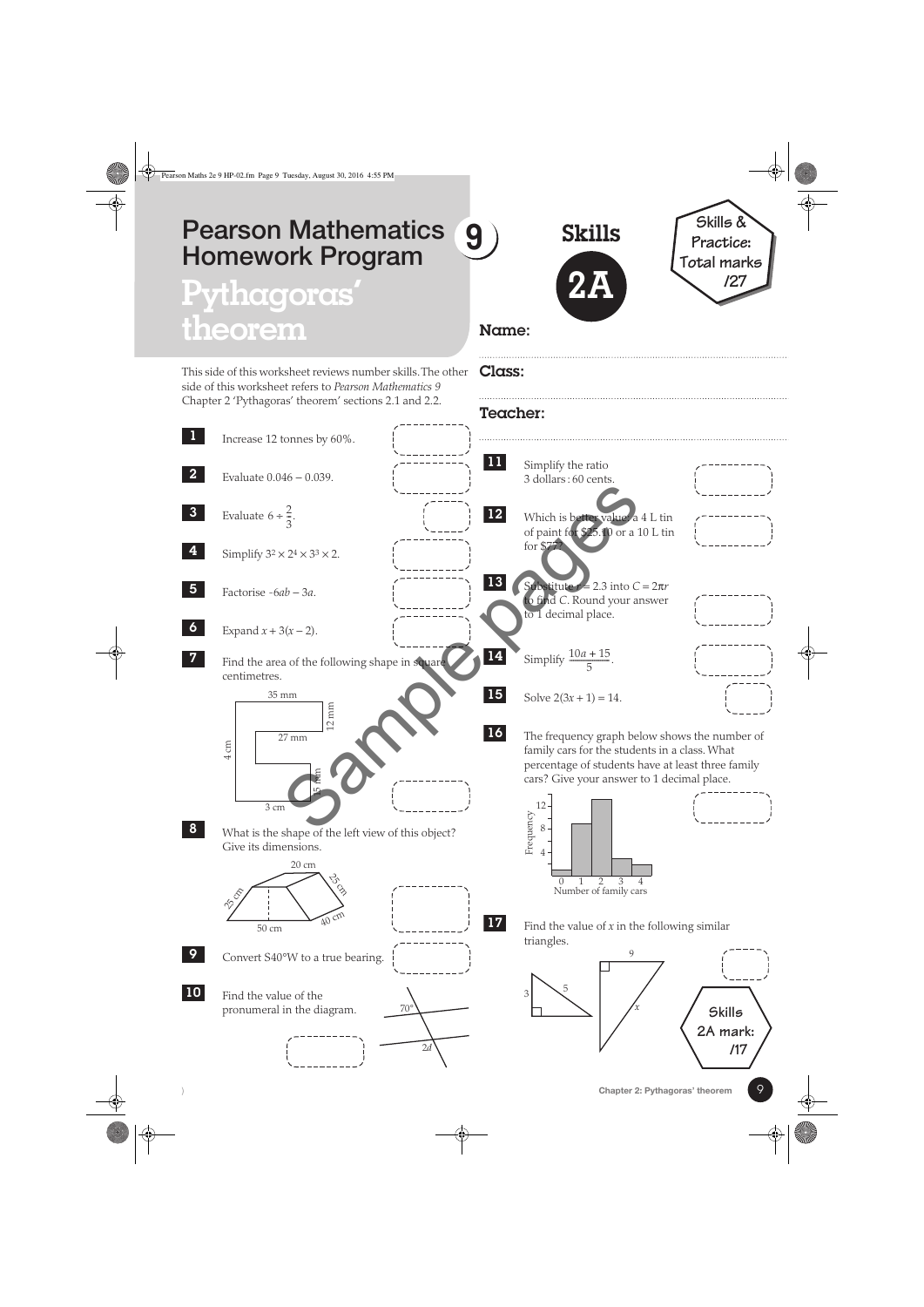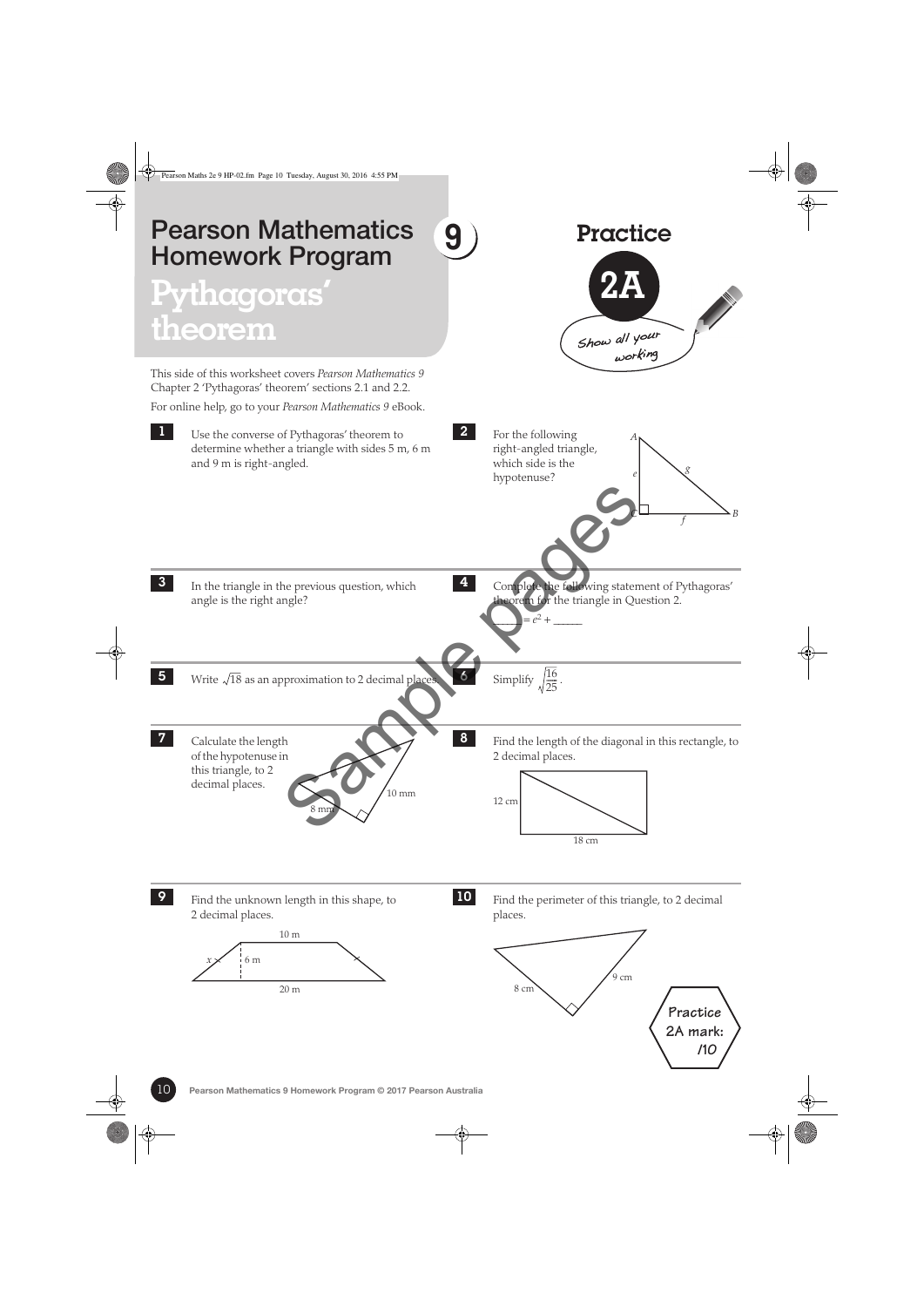## **9 Pearson Mathematics Homework Program**

## Pythagoras **theorem**

This side of this worksheet reviews number skills. The other side of this worksheet refers to *Pearson Mathematics 9* Chapter 2 'Pythagoras' theorem' sections 2.3, 2.4 and 2.5.

Skills **2B**



### Name:

#### Class:

#### Teacher: Decrease \$725 by 20%. Evaluate 1.256 − 0.747. **3** Evaluate  $1\frac{1}{4} + 2\frac{2}{5}$ . Simplify  $(2^6 \times 3^7)^0$ . Factorise -*ab* + 3*ac*. Expand  $x(x + 2) + 3(x + 2)$ . Calculate the surface area of the following shape Describe what shapes, and how many of each, are needed to make a net for a regular hexagonal prism. Convert N35°W to a true bearing. Find the value of the pronumeral in the diagram. Find *x* if  $4:3 = 24:x$ . 1 2 4 5 6 7 20 cm 28 cm 35 cm 8 9 10 *z* 11 A family travelling in a car drives 80 km in 45 minutes, and then has a 15-minute break before travelling another 110 km in 70 minutes. Find the average speed of the journey in km/h to 2 decimal places. lify the following without expanding.  $-3(x+2) + 4(x+2)$ **14** Simplify  $\frac{4a+12}{6}$ . Solve  $4(2x-3) = 12$ . The frequency graph below shows the number of family cars for the students in a class. What percentage of students have more than one family car? Give your answer to 1 decimal place. What similarity test (AAA, SSS, SAS or RHS) would you use to show that the following triangles are similar? 12 13 15 16 Number of family cars Frequency 4 8  $12^{-}$ 01234 17  $3\chi \quad \chi \quad 4$ **Skills 2B mark:**  $x = 2^2$ <br>  $x = 30^\circ$ .<br>  $x = 2 + 3(x + 2)$ .<br>  $x = 2 + 3(x + 2)$ .<br>
Simplify  $\frac{4a + 12}{6}$ .<br>
Simplify  $\frac{4a + 12}{6}$ .<br>
Simplify  $\frac{4a + 12}{6}$ .<br>
Simplify  $\frac{4a + 12}{6}$ .<br>
Simplify  $\frac{4a + 12}{6}$ .<br>
Simplify  $\frac{4a + 12}{6}$ .<br>
Simplify

**/17**